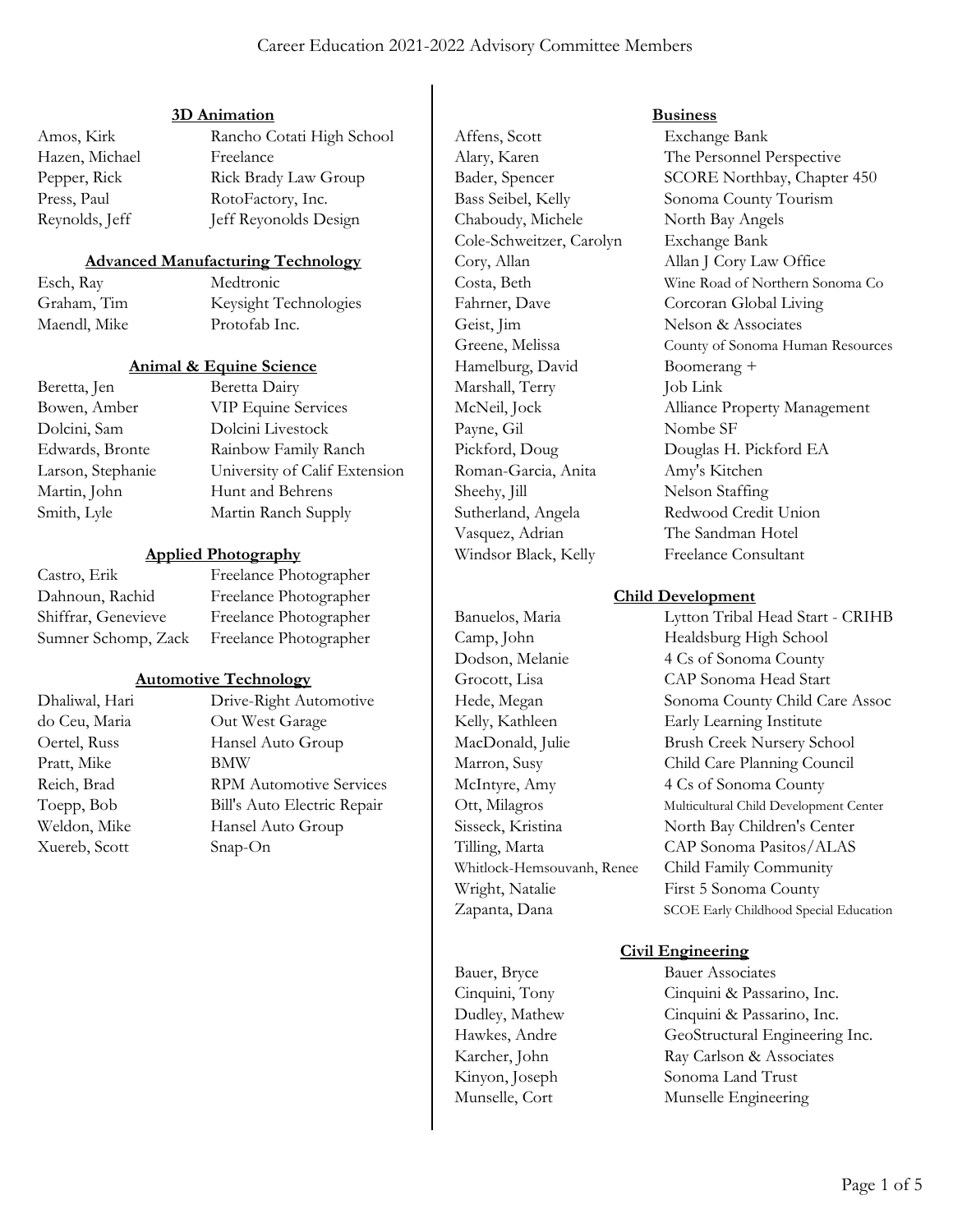#### Computer Studies

Brown, Margo Amy's Kitchen Hanson, Bren Exchange Bank Kreck, Brian Budbreak Creative Petro, Brian Bright Productions

#### Culinary Arts

Alcazar, Jorge Frozen Art Campbell-Price, Kerry Retired SRJC Garner, Steve KSRO Radio Kowalkowski, Mark Oliver's Market McElroy, Mo Balletto Vineyards Turner, Rosa Retired SRJC

Riezeman, Bruce Park Avenue Catering Seppi, Will Costeaux French Bakery

#### Dental Programs, Allied

Bradylong, Becca Bennett Valley Dental Chen, Jessica Chun Family Dentistry Coletti, Kailena Dr. George Schneider Essex, Gwen UCSF Dental School Ferland, Cathy West County Schools Fernandez, Anthony Anthony T. Fernandez, DDS Ford, Christine Redwood Empire Dental Assoc Frey, Mark Mark Frey, DDS Kane, Kathy Redwood Dental Hygienists' Society Mitchell, Jessica Oak Tree Dental Morris, Katrina Smile Orthodontics Schwartz, Martha Alliance Medical Center Schettler, Darin Darin Schettler, DDS Wong, Jessica Chun Family Dentistry

#### Diesel Technology

Burke, Randy PG&E Heagney, William Hansel Ford Shelton, Randy Peterson CAT

Arnold, Adam County of Sonoma Fleet Wallace, Brian West Coast Diesels

# Dietetic Technology

Detlefsen, Vicki Friend's House

Bennett, Hannah Healdsburg Senior Living Dufour, Brian Petaluma City Schools Frank, Joan University of California, Davis Garcia, Selena Aurora Santa Rosa Hospital Harris, Alexandria Sonoma Post Acute McKenna, Renee Santa Rosa Memorial Hospital Murcia, Carlos Food for Thought Sandoval, Cathy Spring Lake Village

Leonard, Dennis Skywalker Studio More, Lennie Skywalker Sound

Brown, Alethea BAMM

Hulse, Andy Viavi Solutions McDenzie, Tom E&J Gallo Seymour, Joe Keysight

Digital Audio

d'Ambrosio, Marco Cloud Matrix Services Dugan, Susanne Audtio Technician

#### Digital Film

Boyd, Amy Live Multicamera Production Lehrer, Devon Local Filmmaker Sierra, Tanya Loyola-Marymount Film School Simon, Mark CBS News Cinematographer

# Electronic Technology

Roybal, Amanda La Tortilla Factory

# Emergency Medical Care

Academy Leader, Student Accreditation Required Bach, Jen Paramedic Grad Banks, Jennifer Coastal Valley EMS Agency Bradford, Ken Lifewest Busch, Ron Sonoma County Fire District Farey, Willow AMR/SLS Levy, Jim BBFD/RRFD McDowell, Tracy KSRO Kaiser Ottolini, Chris CLSD

Dooyes, Cathy Petaluma Fire Department House, Claudia Sonoma County Office of Education Mitchell, Gina Sutter Hospital Santa Rosa Olson, Erin Santa Rosa Memorial Hospital Pierson, Karri Sonoma Fire Department Suter, Steve Santa Rosa Fire Department

# Fashion Studies

Bee, Debra Rancho Cotati High School Johnson, Heidi The Wedding DeTailor Kenner, Andrea Tamarind Kuehr, Steffen TekTailor Inc. Olivo, Jennifer Jennifer Loel Designs Parker, Mary Ann Marker Express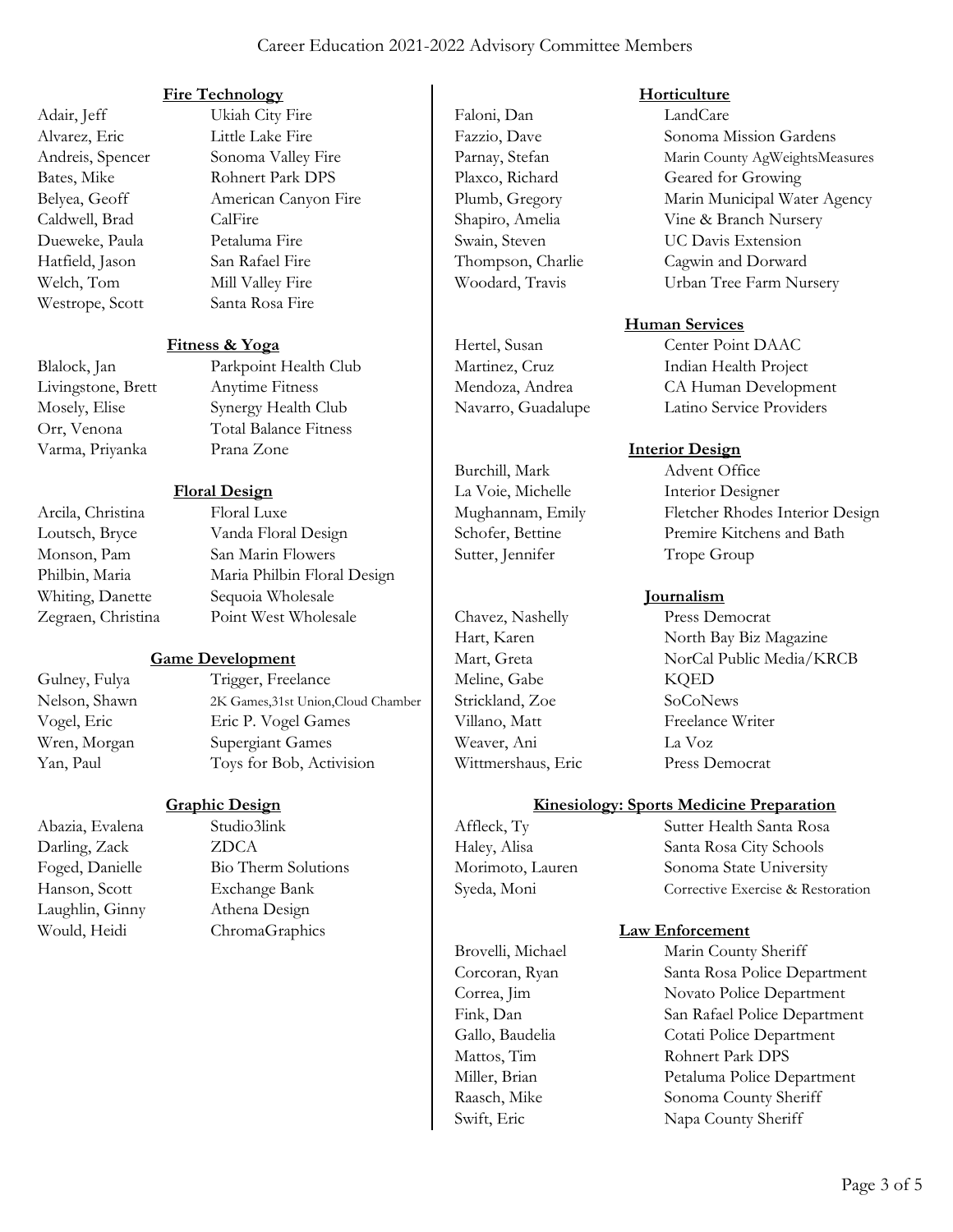### Career Education 2021-2022 Advisory Committee Members

#### Medical Assisting

Arciga, Lisa Syian Clinical Millhaem, Toni Kaiser Morton, Courtnie St. Joseph Health Medical Group Richards, Jonathan Sutter Pacific Medical Foundation

#### Natural Resource Management

Batchelder, Kim SonCo Agriculture Preservation & OSD Boeger, Margaret Pepperwood Preserve Citlau, Russell Sonoma-Mendocino Coast District Edwards, Brook The Wildlands Conservancy Green, Madeline Mendocino Redwood Company Hayden, Mitch Environmental Resources Solutions, Inc . Kuehn, Christine Sonoma Resource Conservation District Parker, Melanie Sonoma County Regional Parks Reeves, Meghan Ca Dept of Forestry & Fire Protection

#### Nursing

Bittner, Carolyn Providence Healthcare Bush, Cason Summerfield Health Care Ferland, Cathy West County Schools Gallagher, Rebecca Sonoma Co Office of Education Griffith, Carrie Kaiser Permanente Havre-Kwan, Surani Sutter Pacific Medical Foundation Kelly, Michelle Sonoma State University LaGrande, Marci Santa Rosa Health Center Myers, Ali Sutter Medical Center Santa Rosa Wilkosz, Mary Ellen Sonoma State University

#### Radiologic Technology

- 
- Allen, Tor Rahus Institute Goldman, Laura Solar Works Mathias, Jeff Synergy Solar Soleil, Nick Enphase

Curzon, Ryan Marin General Hospital Graydon, Bridget Healdsburg District Hospital Hageman, Katie Adventist Health Leonard, Gwen Novato Community Hospital Pierce, Laura Kaiser Permanente Seaman, Shana Memorial Hospital Santa Rosa White, Jeff Sutter Hospital Santa Rosa

#### Solar

Arthur, Brant Sonoma Clean Power Mathias, Dylan First Response Solar Soto, Daniel Sonoma State University Wehrfritz, Cameron Sonoma Clean Power

Trotter, Vince Kibo Farm

Lindsay, Brent Imaginists Sarmiento, Frank TheatreWorks

Morris, Julie Smith-Wardord, Jaime TruVet

Balletto, John Balletto Ranch Dempel, Bob Dempel Farming Dutton, Joe Dutton Ranch Dutton, Steve Dutton Ranch Hayden, Nicole Huneeus Wines Patrick, Joan Dutton Ranch Sanchietti, Mark Sanchietti Farming Sanchietti, Mel Sanchietti Farming Sangiacomo, Angelo Sangiacomo Farms Sangiacomo, Michael Sangiacomo Farms Young, Brent Jordan Winery

#### Sustainable Agriculture

Bakx, Will Sonoma Compost Herrmann, Heidi Strong Arm Farm Krupnick, Wendy Community Alliance Family Farmers Wiig, Evan The Farmers Guild Williams, Rick Harmony Farm Supply

#### Theatre Arts

Callender, L. Peter African American Shakespeare Festival Duarte, Derek Santa Clara University Kumaran, Laxmi Shakespeare Theatre, UC Berkeley Minadakis, Jasson Marin Theatre Company Murray, Barbara Santa Clara University Sakren, Jared 6th Street Playouse

# Veterinary Technician

Carter, Matthew Central Animal Hospital Lastufka, Ben PetCare Veterinary Hospital

### **Viticulture**

Azevedo, John Jackson Family Wines Bowland, Chris Bowland Vineyard Management Breyer, Laura Breyer's Vineyard IPM Service Frey, Nick Sonoma Winegrape Commission Kruse, Karissa Sonoma Winegrape Commission Stapleton, Ryan The Family Coppola Weinstock, Rob Gallo Coastal Winegrowing Young, Jim Robert Young Vineyards